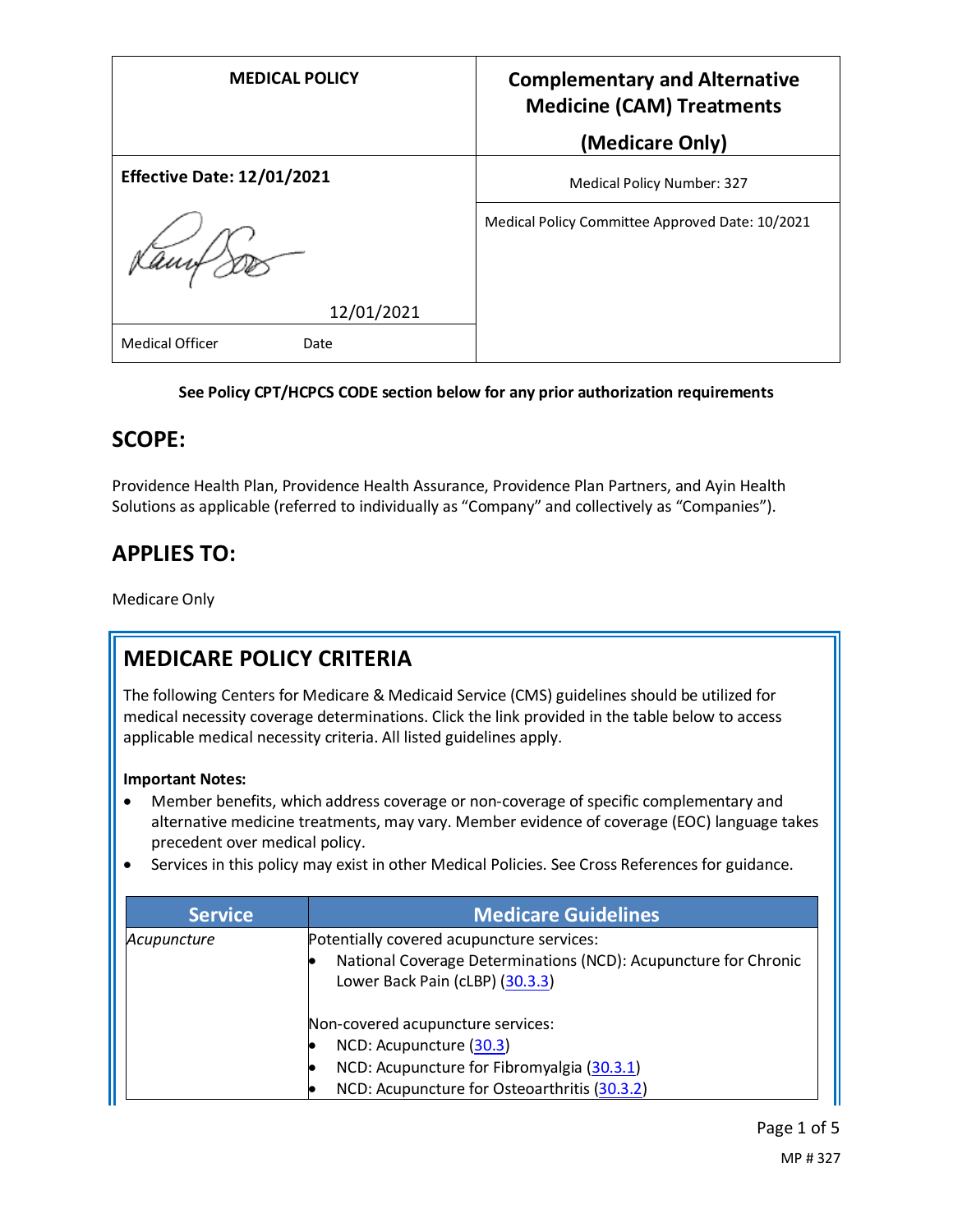# **MEDICAL POLICY Complementary and Alternative Medicine (CAM) Treatments**

**(Medicare Only)**

|                                                                                    | Cellular Therapy (M0075) NCD: Cellular Therapy (30.8)                                                                                                                                                                                                                                                                                                                                                                                                                                                                                                                                                                                                                                                                                                                                                                                                                                                          |
|------------------------------------------------------------------------------------|----------------------------------------------------------------------------------------------------------------------------------------------------------------------------------------------------------------------------------------------------------------------------------------------------------------------------------------------------------------------------------------------------------------------------------------------------------------------------------------------------------------------------------------------------------------------------------------------------------------------------------------------------------------------------------------------------------------------------------------------------------------------------------------------------------------------------------------------------------------------------------------------------------------|
| Colonic Irrigation                                                                 | NCD: Colonic Irrigation (100.7)                                                                                                                                                                                                                                                                                                                                                                                                                                                                                                                                                                                                                                                                                                                                                                                                                                                                                |
| Naturopaths and Other<br>Providers Ineligible for<br><b>Medicare Participation</b> | Services may be excluded from coverage due to being rendered by a<br>provider who is ineligible for Medicare participation. Examples of<br>providers ineligible to participate in the Medicare program, and<br>therefore, are ineligible for Medicare reimbursement, include - but are<br>not limited to - the following:                                                                                                                                                                                                                                                                                                                                                                                                                                                                                                                                                                                      |
|                                                                                    | • Acupuncturist<br>• Birthing Center<br>• Licensed Massage Therapist<br>• Marriage Family Therapist<br>• Naturopath<br>Note: This does not mean CAM treatments are covered when performed                                                                                                                                                                                                                                                                                                                                                                                                                                                                                                                                                                                                                                                                                                                      |
|                                                                                    | by a Medicare-eligible provider.                                                                                                                                                                                                                                                                                                                                                                                                                                                                                                                                                                                                                                                                                                                                                                                                                                                                               |
| Over-the-Counter<br>products                                                       | Medicare Prescription Drug Benefit Manual, Chapter 6 - Part D Drugs<br>and Formulary Requirements, §10.10 - Over-the-Counter Products<br>(OTCs)                                                                                                                                                                                                                                                                                                                                                                                                                                                                                                                                                                                                                                                                                                                                                                |
| Prescription vitamins,<br>minerals, and dietary<br>supplements                     | Medicare Prescription Drug Benefit Manual, Chapter 6 - Part D Drugs<br>and Formulary Requirements, §20.1 - Excluded Categories                                                                                                                                                                                                                                                                                                                                                                                                                                                                                                                                                                                                                                                                                                                                                                                 |
| Products which do not<br>have U.S. Food and Drug<br>(FDA) Approval                 | According to the Medicare Benefit Policy Manual, Chapter 14, while U.S.<br>Food and Drug Administration (FDA) approval does not automatically<br>guarantee coverage under Medicare, in order to even be considered for<br>coverage under Medicare, devices must be FDA-approved, when such<br>products are subject to this oversight and approval. Any device or<br>product which has not received FDA-approval would not be considered<br>medically reasonable or necessary. While the FDA reviews data from<br>well-designed studies and clinical trials in order to determine safety and<br>effectiveness prior to approval for sale, the FDA does not establish<br>medical necessity of that device or drug for Medicare beneficiaries.<br>Medicare or Medicare contractors evaluate whether or not the drug or<br>device is reasonable and necessary for the Medicare population under<br>§1862(a)(1)(A). |
| <b>Thermogenic Therapy</b>                                                         | NCD: Thermogenic Therapy (30.2)                                                                                                                                                                                                                                                                                                                                                                                                                                                                                                                                                                                                                                                                                                                                                                                                                                                                                |
| <b>Transcendental</b><br><b>Meditation (TM)</b>                                    | NCD: Transcendental Meditation (30.5)                                                                                                                                                                                                                                                                                                                                                                                                                                                                                                                                                                                                                                                                                                                                                                                                                                                                          |

## **POLICY GUIDELINES**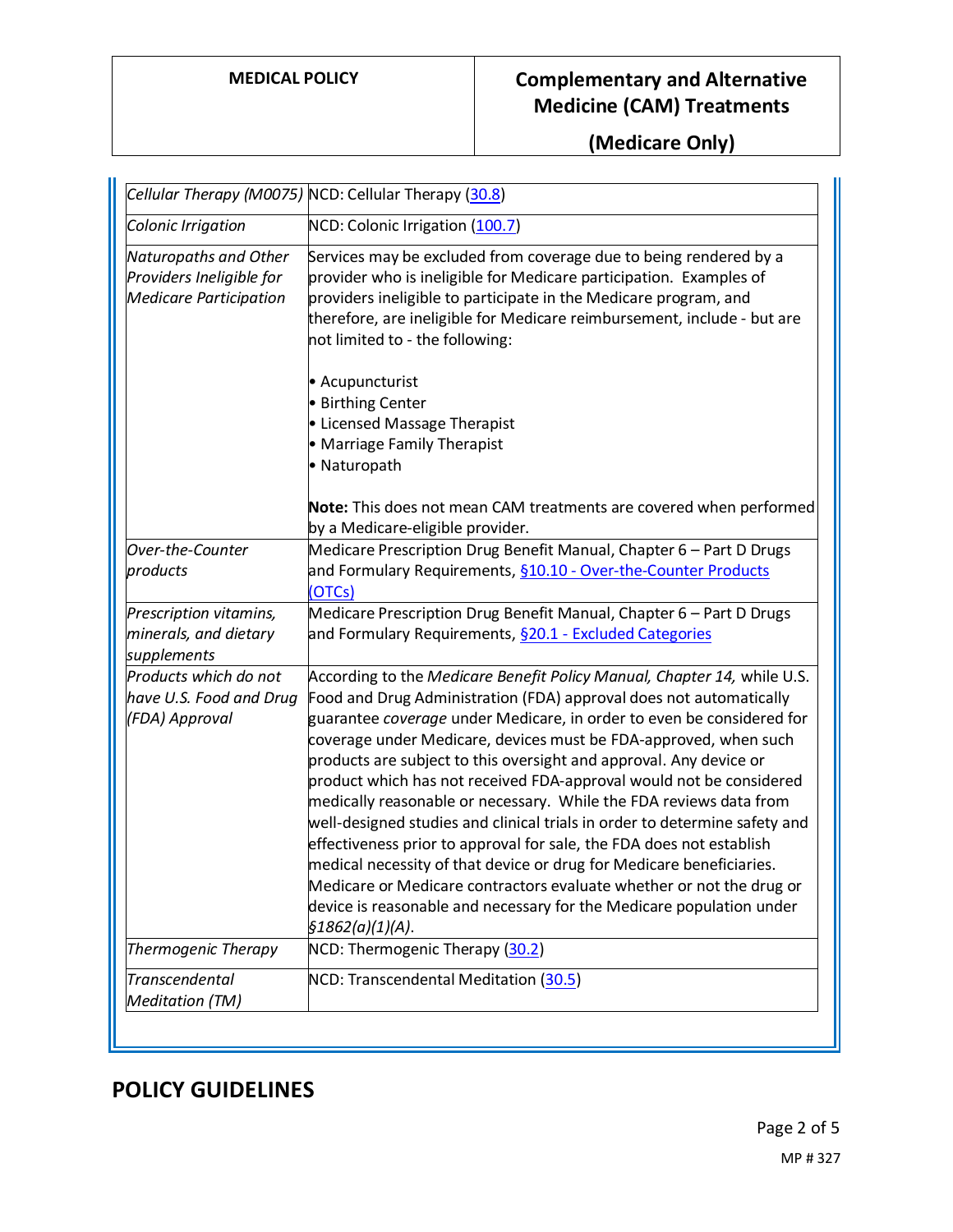**(Medicare Only)**

Complementary and alternative medicine (CAM) are approaches to care that are not in the mainstream stand of care approach. Complementary treatments are used along with standard medical treatments but are not themselves considered to be standard treatment. Alternative treatments are used instead of standard treatments and may intend to replace mainstream approaches. These treatments may be practiced by those who hold medical degrees, but they may also be practiced by those who specialize in allopathic, or Western medicine.

# **CPT/HCPCS CODES**

| <b>Medicare Only</b>                                                                  |                                                                                                                                                                                     |  |
|---------------------------------------------------------------------------------------|-------------------------------------------------------------------------------------------------------------------------------------------------------------------------------------|--|
| No Prior Authorization Required                                                       |                                                                                                                                                                                     |  |
| NOTE: The appearance of a code in this section does not necessarily indicate coverage |                                                                                                                                                                                     |  |
| 96360                                                                                 | Intravenous infusion, hydration; initial, 31 minutes to 1 hour                                                                                                                      |  |
| 96361                                                                                 | ; each additional hour (List separately in addition to code for primary procedure)                                                                                                  |  |
| 96365                                                                                 | Intravenous infusion, for therapy, prophylaxis, or diagnosis (specify substance or drug);<br>initial, up to 1 hour                                                                  |  |
| 96366                                                                                 | ; each additional hour (List separately in addition to code for primary procedure)                                                                                                  |  |
| 96367                                                                                 | ; additional sequential infusion of a new drug/substance, up to 1 hour (List<br>separately in addition to code for primary procedure)                                               |  |
| 96368                                                                                 | ; concurrent infusion (List separately in addition to code for primary procedure)                                                                                                   |  |
| 96369                                                                                 | Subcutaneous infusion for therapy or prophylaxis (specify substance or drug); initial,<br>up to 1 hour, including pump set-up and establishment of subcutaneous infusion<br>site(s) |  |
| 96370                                                                                 | ; each additional hour (List separately in addition to code for primary procedure)                                                                                                  |  |
| 96371                                                                                 | ; additional pump set-up with establishment of new subcutaneous infusion site(s)<br>(List separately in addition to code for primary procedure)                                     |  |
| 96372                                                                                 | Therapeutic, prophylactic, or diagnostic injection (specify substance or drug);<br>subcutaneous or intramuscular                                                                    |  |
| 96373                                                                                 | Therapeutic, prophylactic, or diagnostic injection (specify substance or drug); intra-<br>arterial                                                                                  |  |
| 96374                                                                                 | Therapeutic, prophylactic, or diagnostic injection (specify substance or drug);<br>intravenous push, single or initial substance/drug                                               |  |
| 96375                                                                                 | ; each additional sequential intravenous push of a new substance/drug (List<br>separately in addition to code for primary procedure)                                                |  |
| 96376                                                                                 | ; each additional sequential intravenous push of the same substance/drug provided<br>in a facility (List separately in addition to code for primary procedure)                      |  |
| 96377                                                                                 | Application of on-body injector (includes cannula insertion) for timed subcutaneous<br>injection                                                                                    |  |
| 97124                                                                                 | Therapeutic procedure, 1 or more areas, each 15 minutes; massage, including<br>effleurage, petrissage and/or tapotement (stroking, compression, percussion)                         |  |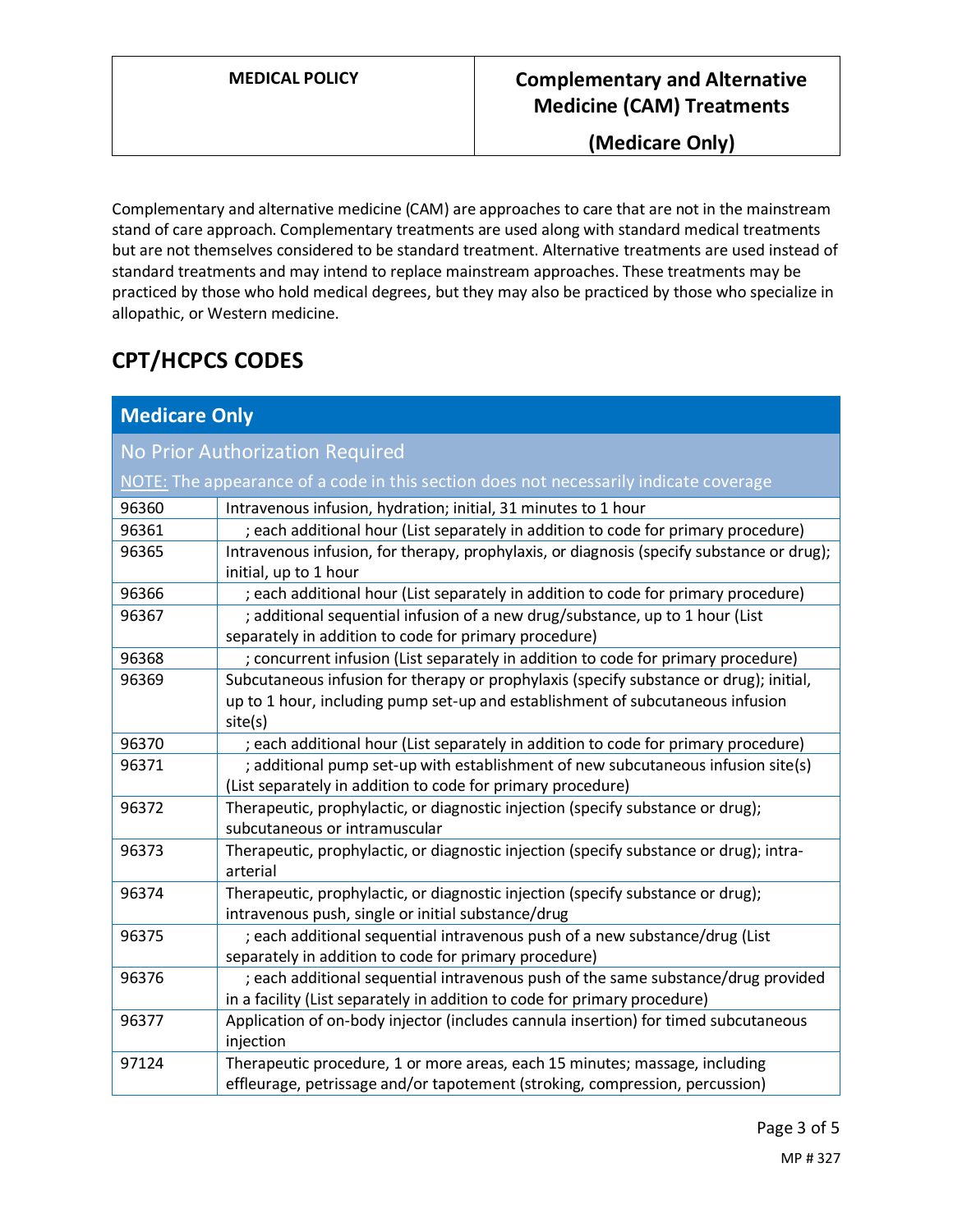### **MEDICAL POLICY Complementary and Alternative Medicine (CAM) Treatments**

**(Medicare Only)**

| 97140                    | Manual therapy techniques (eg, mobilization/ manipulation, manual lymphatic<br>drainage, manual traction), 1 or more regions, each 15 minutes |  |
|--------------------------|-----------------------------------------------------------------------------------------------------------------------------------------------|--|
|                          |                                                                                                                                               |  |
| 98925                    | Osteopathic manipulative treatment (OMT); 1-2 body regions involved                                                                           |  |
| 98926                    | Osteopathic manipulative treatment (OMT); 3-4 body regions involved                                                                           |  |
| 98927                    | Osteopathic manipulative treatment (OMT); 5-6 body regions involved                                                                           |  |
| 98928                    | Osteopathic manipulative treatment (OMT); 7-8 body regions involved                                                                           |  |
| 98929                    | Osteopathic manipulative treatment (OMT); 9-10 body regions involved                                                                          |  |
| <b>Non-Covered Codes</b> |                                                                                                                                               |  |
| M0075                    | Cellular therapy (Medicare-assigned Status Code "N")                                                                                          |  |
| <b>Unlisted Codes</b>    |                                                                                                                                               |  |
| 45399                    | Unlisted procedure, colon                                                                                                                     |  |
| 96379                    | Unlisted therapeutic, prophylactic, or diagnostic intravenous or intra-arterial injection<br>or infusion                                      |  |
| 97039                    | Unlisted modality (specify type and time if constant attendance)                                                                              |  |

### **INSTRUCTIONS FOR USE**

Company Medical Policies serve as guidance for the administration of plan benefits. Medical policies do not constitute medical advice nor a guarantee of coverage. Company Medical Policies are reviewed annually and are based upon published, peer-reviewed scientific evidence and evidence-based clinical practice guidelines that are available as of the last policy update. The Companies reserve the right to determine the application of Medical Policies and make revisions to Medical Policies at any time. Providers will be given at least 60-days notice of policy changes that are restrictive in nature.

The scope and availability of all plan benefits are determined in accordance with the applicable coverage agreement. Any conflict or variance between the terms of the coverage agreement and Company Medical Policy will be resolved in favor of the coverage agreement.

## **REGULATORY STATUS**

### Mental Health Parity Statement

Coverage decisions are made on the basis of individualized determinations of medical necessity and the experimental or investigational character of the treatment in the individual case. In cases where medical necessity is not established by policy for specific treatment modalities, evidence not previously considered regarding the efficacy of the modality that is presented shall be given consideration to determine if the policy represents current standards of care.

### **MEDICAL POLICY CROSS REFERENCES**